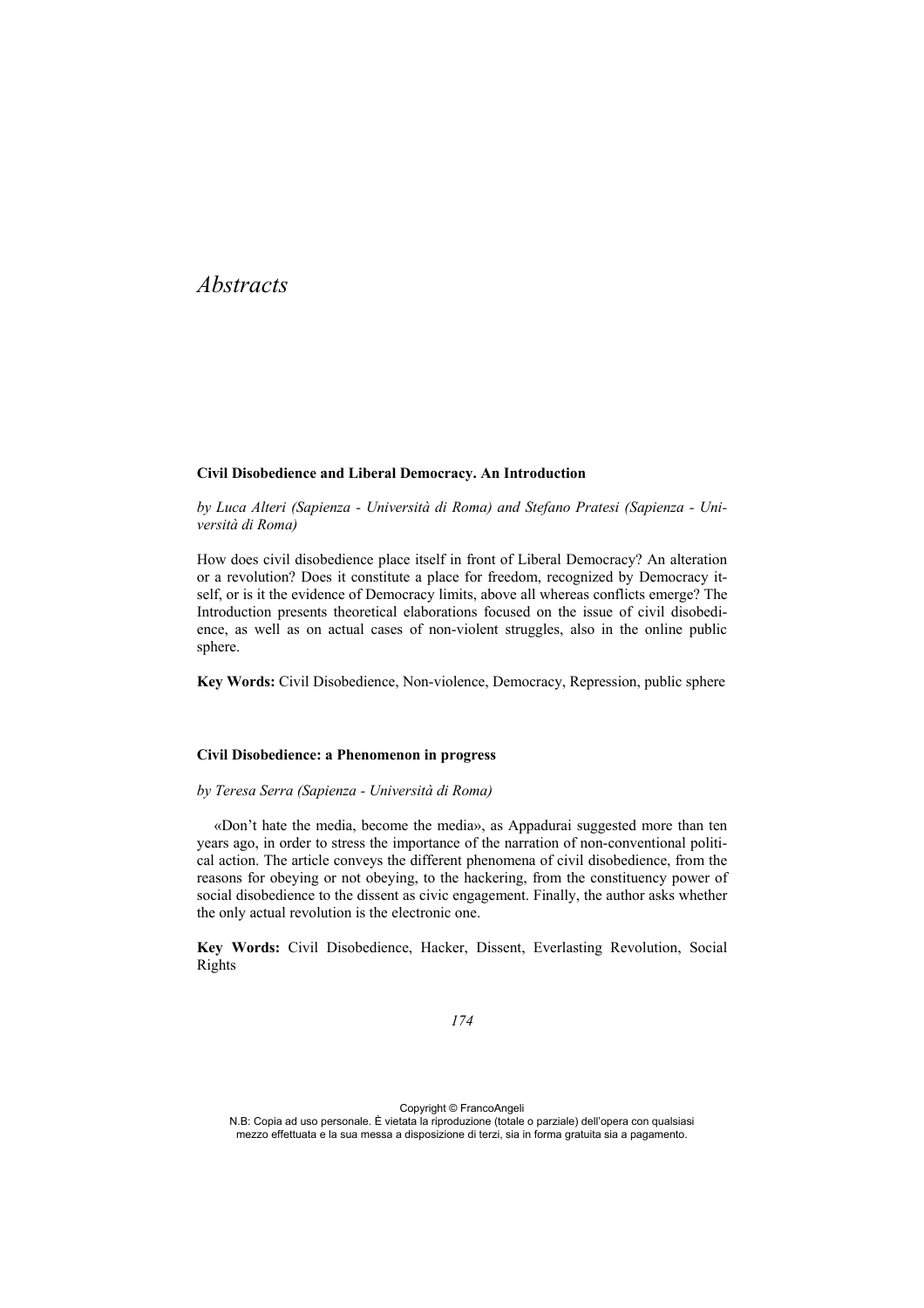# **Power and Authority in Social Movements: A Political Philosophy of Prefigurative Politics**

### *by Louis Edgar Esparza (California State University)*

Sometimes, and unexpectedly, people having accepted the authority of others as legitimate stop doing it and start resist, in the sense they take action on their own behalf. By this way they initiate exhibiting power, denying civil disobedience as mere resistance and lack of political strenght.

**Key Words:** Power, Structure of Authority, Resistance, High-Risk Activism, Prefigurative Politics

#### **The different roles of some ethical derogations**

*by Fernando M. Machado Pelloni (Universidad de Buenos Aires)* 

The Law is used to maintain power on behalf of an elite: this is the reason why the Criminal Law is one of the basis of our society. Indeed, a political community should protect a behaviour contrasting the Law, when it is suggested by an ethic conviction. The essay illustrates why civil disobedience is not a crime but, on the contrary, it represents a strengthening of democracy.

**Key Word:** Law, Crime, Democracy, Ethics, Derogation

# **Community Governments within the State/Nation**

## *by Freddy Javier Álvarez González (University of Cambridge)*

The article differentiate the Modern State governance - with its power relations sustained by capitalism, international politics and war - from the Ecuadorian indigenous' governance, built on horizontality, culture, experience and peace. Colonization, Church and Western way of production were the agents whose aim was the destruction of indigenous nations and peoples. But something is still alive.

**Key Words:** Governance, Capitalism, Public Administration, Indigenous Nations, Colonization